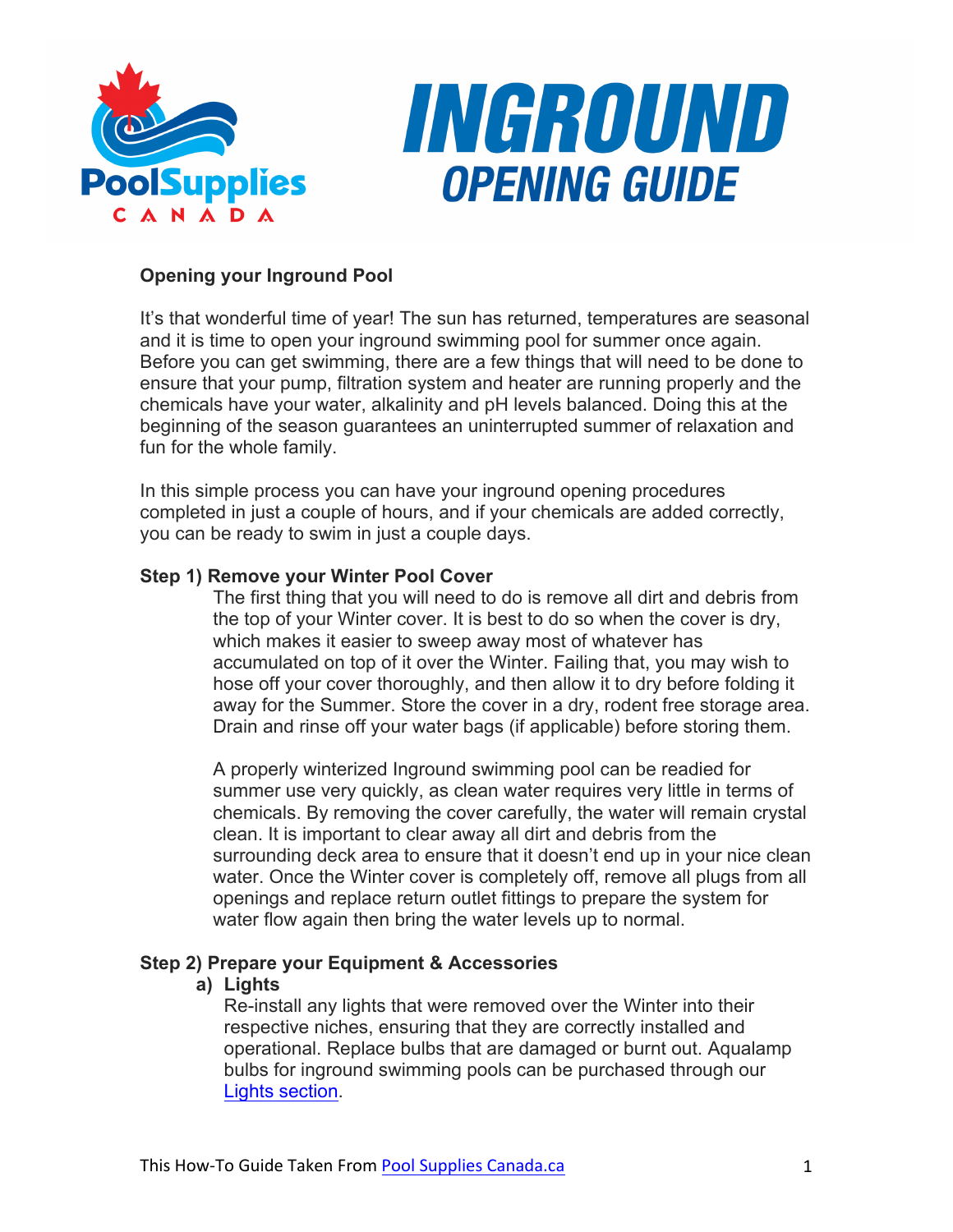



### **b) Ladder & Accessories**

Towel away excess petroleum jelly or oils used to coat exposed metal fittings over the Winter, and reinstall your ladders and above ground accessories, taking care that they are securely in place and in good working order.

# **c) Pump, Filter & Equipment**

Reinstall or re-assemble any pump, filter or other equipment, which was disassembled for the Winter

# **d) Power Up**

"Power up" everything to be certain that all motors, fittings and systems are in good working order. Consult your manual or a professional to address any technical or electrical issues you may experience with your equipment.

Be sure to have your pool heater checked early in the Spring and have any issues taken care of immediately with the help of an professional. Restore all circuit breakers, switches, time clock trippers, et to normal operations.

### **e) Prime the Pump**

Run a hose into the skimmer basket, allowing it to fill as the water levels of the pool are raised. Once the pool is filled and the levels in the basket are raised, place the lid back on, start your pump and begin to circulate your water. Be sure that your water levels are high enough to avoid burning out your pump If the pump does not automatically prime within a minutes time, stop the pump and repeat the process.

### **f) Prepare Your Sand or Cartridge Filter**

If your above ground pool became dirty through the winter season, the filter should be backwashed frequently throughout this process. You may also wish to replace or clean the sand in your filter at this time. Cleaning the sand can done by using sand cleaning chemicals and flushing them through the system. You may also want to clean or replace your cartridge filter if you don't have a sand filter.